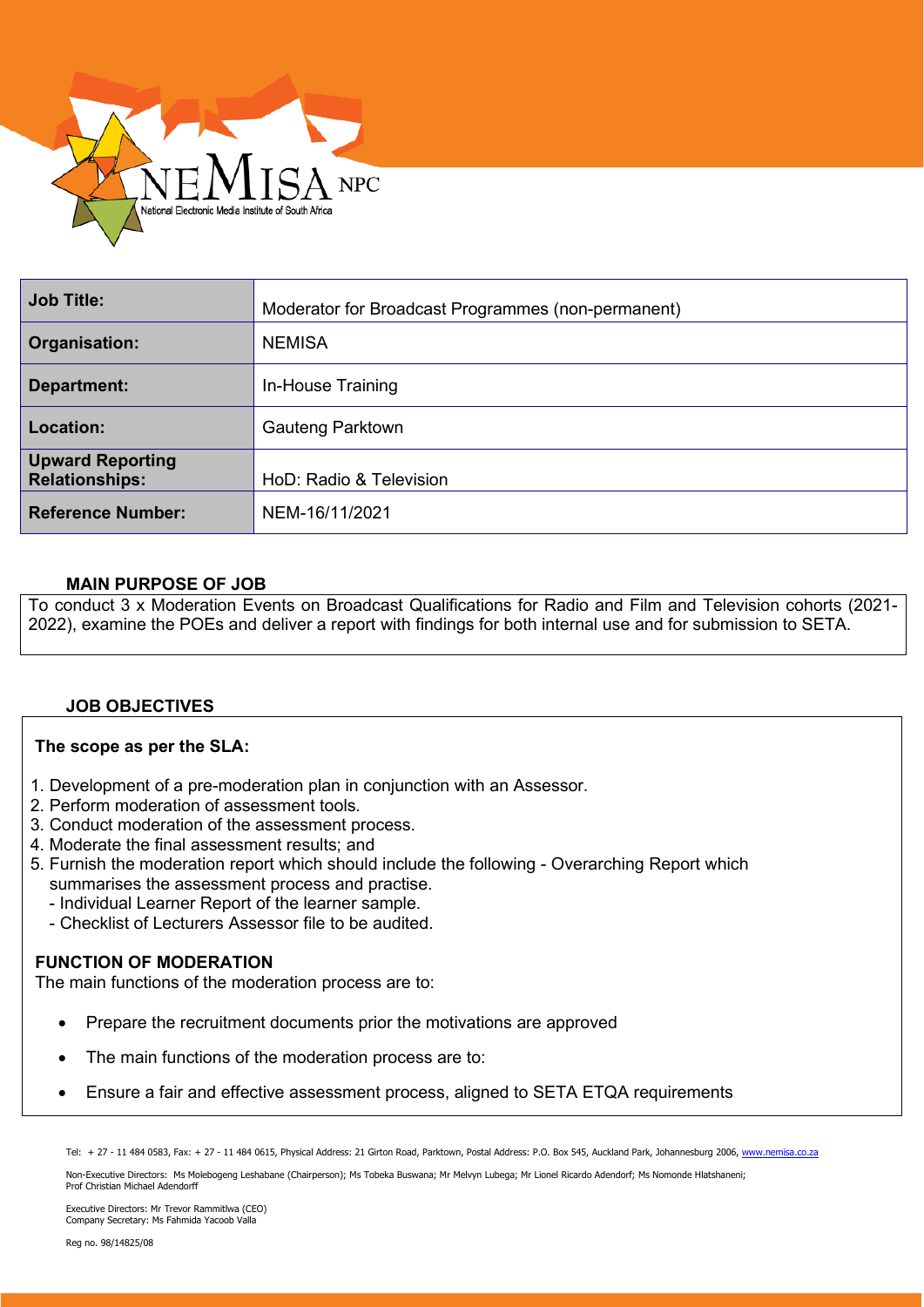- Evaluate the design of assessment instruments
- Verify that assessments are fair, valid, reliable, and practicable and conducted according to SETA ETQA assessment expectations
- Identify and investigate any inconsistencies
- Evaluate performance of assessors
- Ensure that methods used are comparable and judgments are consistent
- Provide an appeals procedure for dissatisfied learners
- Provide feedback to the SETA ETQA on unit standards and qualifications

|                                         | <b>Essential</b> | <b>Desirable</b> |
|-----------------------------------------|------------------|------------------|
| <b>Education: Formal Qualifications</b> |                  |                  |

*Education involves the acquisition of knowledge and skills through learning where subject matter is imparted systematically. Formal qualifications are obtained by studying at formal institutions e.g. universities, technikons, colleges, etc.*

| - - - - - - - - - - - - - -<br><b>Level of Education:</b> | Minimum:<br>Valid Registered Letters with MICT SETA<br>$\bullet$<br>as Moderator<br>• Certified ETDP SOR<br>• NQF L 6 Media Studies (Radio and Film<br>and TV Production) |                        |                  |                  |
|-----------------------------------------------------------|---------------------------------------------------------------------------------------------------------------------------------------------------------------------------|------------------------|------------------|------------------|
| leb related Werk Evresiance                               |                                                                                                                                                                           | <b>Duration / Time</b> | <b>Essential</b> | <b>Desirable</b> |

## **Job related Work Experience**

*Experience is obtained through opportunities for exposure and practice at work. It includes all working experience that has some bearing on the job and is not restricted to the current organisation. Supervised on-the-job training, internships and learnerships are incorporated within this category.*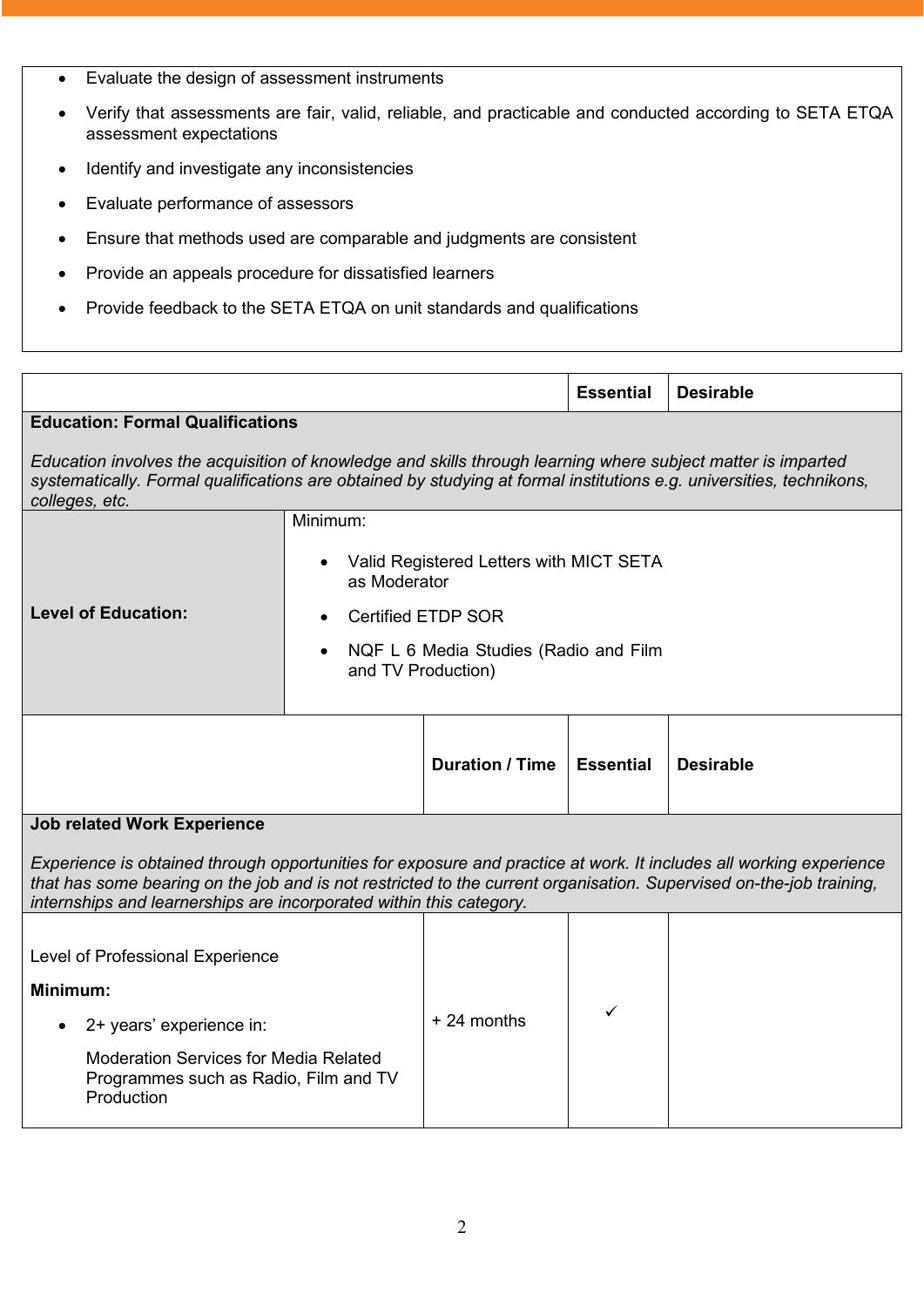|  | Duration /<br>Time | <b>Essential</b> | <b>Desirable</b> |
|--|--------------------|------------------|------------------|
|--|--------------------|------------------|------------------|

# **Job related Knowledge**

*Job-related knowledge is typically gained through formal or informal training programs (these exclude programs through which Formal Qualifications are attained). It includes knowledge of facts, data and information and understanding the rationale behind models, theories and principles.*

|                                                                                     |              | ✓ |  |
|-------------------------------------------------------------------------------------|--------------|---|--|
| Fully Computer Literate with excellent working knowledge<br>of MS Word and MS Excel | $+24$ Months |   |  |
| Must be able to work under pressure                                                 | $+24$ Months |   |  |
| Must meet tight deadlines                                                           | + 24 Months  | ✓ |  |
| Attention to detail                                                                 | + 24 Months  | ✓ |  |
| Ability to accurately follow the superior's instructions                            | + 24 Months  | ✓ |  |
| Knowledge of effective time management, prioritizing and<br>forward planning        | + 24 Months  | ✓ |  |
| Understating of HR processes and procedures                                         | + 24 Months  | ✓ |  |
| Personable with excellent verbal & written communication<br>skills                  | + 24 Months  |   |  |
| Internet Software                                                                   | + 24 Months  | ✓ |  |

|                                                                                                                                                                                                                                                                                | Duration /<br>Time | <b>Essentia</b> | <b>Desirable</b> |
|--------------------------------------------------------------------------------------------------------------------------------------------------------------------------------------------------------------------------------------------------------------------------------|--------------------|-----------------|------------------|
| <b>Job related Skills</b>                                                                                                                                                                                                                                                      |                    |                 |                  |
| Job-related skills are typically gained through formal or informal training programs (these exclude programs<br>through which Formal Qualifications are attained). Skills refer to how to do things. They are demonstrated in the<br>application of techniques and procedures. |                    |                 |                  |
| <b>Report Writing</b>                                                                                                                                                                                                                                                          | $+24$ months       | ✓               |                  |
| <b>Presentation Skills</b>                                                                                                                                                                                                                                                     | $+24$ months       | ✓               |                  |
| <b>Problem Solving</b>                                                                                                                                                                                                                                                         | $+24$ months       | ✓               |                  |
| Time management skills                                                                                                                                                                                                                                                         | $+24$ months       | $\checkmark$    |                  |
| Excellent verbal and written communication skills                                                                                                                                                                                                                              | $+24$ months       | ✓               |                  |
| Excellent interpersonal skills with the ability to manage<br>sensitive and confidential situations with tact,<br>professionalism and diplomacy.                                                                                                                                | $+24$ months       | ✓               |                  |
| Attention to details                                                                                                                                                                                                                                                           | $+24$ months       | ✓               |                  |
| Proficient with Microsoft Office or related software                                                                                                                                                                                                                           | $+24$ months       | $\checkmark$    |                  |
| Adherence to organisational protocols                                                                                                                                                                                                                                          | $+24$ months       | $\checkmark$    |                  |